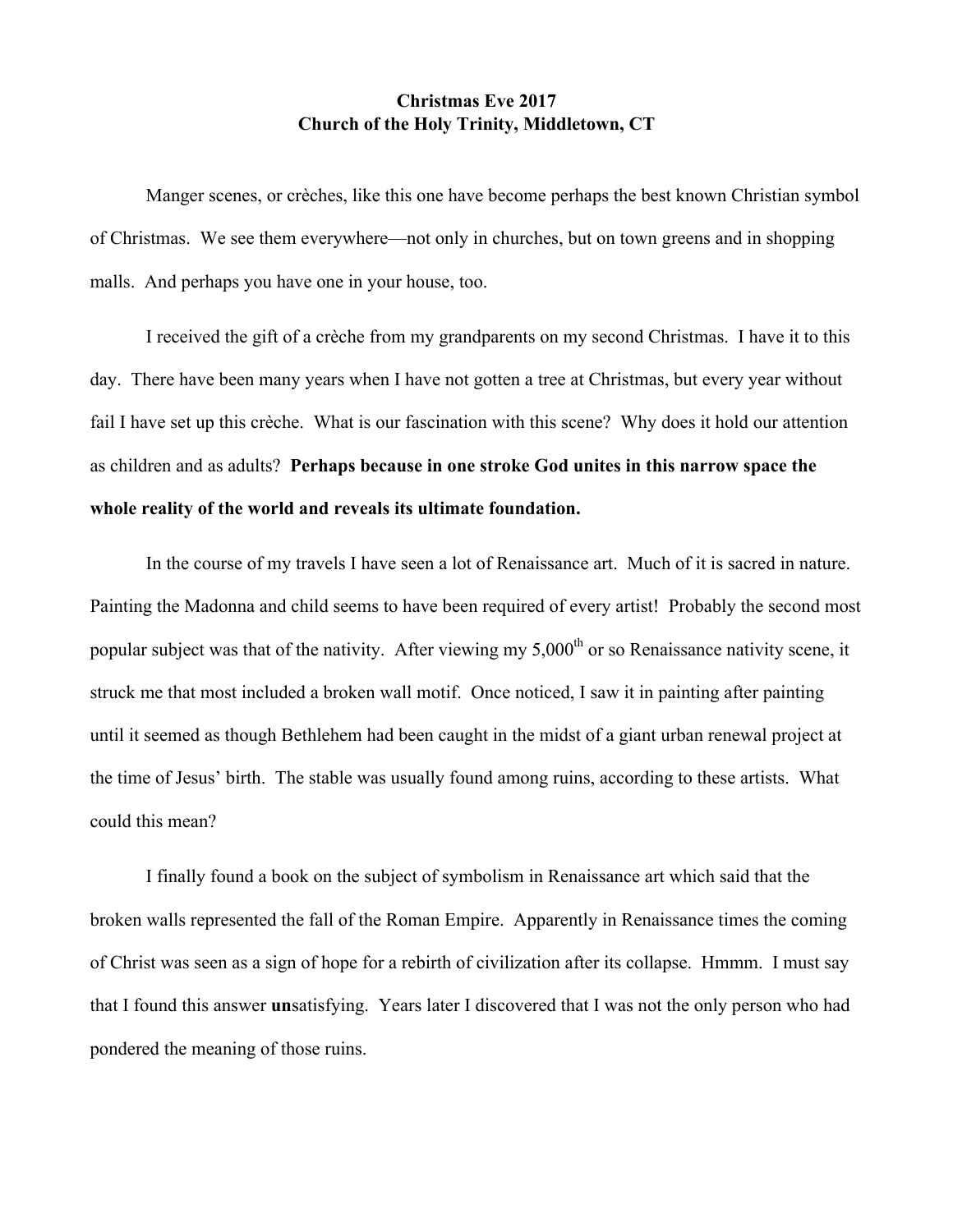On the first Sunday in Advent in 1943, Lutheran pastor and theologian Dietrich Bonhoeffer, who would die two years later in a Nazi concentration camp, wrote to his parents from the Tegel Prison in Berlin concerning a Renaissance nativity scene painted by the German Albrecht Altdorfer. He was bothered by Altdorfer's portrayal of the Holy Family at the manger amidst the ruins of a dilapidated house. "Whatever made him do that, 400 years ago, against all tradition?" puzzled Bonhoeffer. "Perhaps Altdorfer meant to tell us, 'Christmas can, and should, be celebrated in this way, too.'"

Now that remark gave me pause. But then it began to make sense to me. For us this crèche scene has become so common, so domesticated, even so cute in some depictions, that perhaps we have lost touch with the wildness of what God was up to there—the wildness suggested by those ruins. If we can believe what the Bible says, God chose to dwell among us, as part of our human flesh, not in some neat, all wrapped up with a bow kind of way. Rather, God chose a rather mundane, messy birth to a displaced family living in the local Warming Center amid barn animals.

Christmas is not for wimps! Christmas came not to middle class people with 2.5 children and a house in the suburbs. Christmas is wild. It is given for those who need it the most—for those who have no hope. Perhaps during Renaissance times the fall of the Roman Empire was the worst catastrophe imaginable. So then, it was into the midst of that landscape of destruction that they saw Jesus' coming. But there are plenty of life-altering catastrophes from which to choose. The truth is, we have each had to rebuild when things around us have crumbled.

So today, I would say that Christmas is here for victims of violence, for those caught up in the opioid crisis, for those whose homes and livelihoods have been destroyed by hurricanes and wildfires, for those whose families are being torn apart by immigration crack-downs, for people of color, for refugees longing for safety and peace, for those who have lost loved ones, for the unemployed, for all